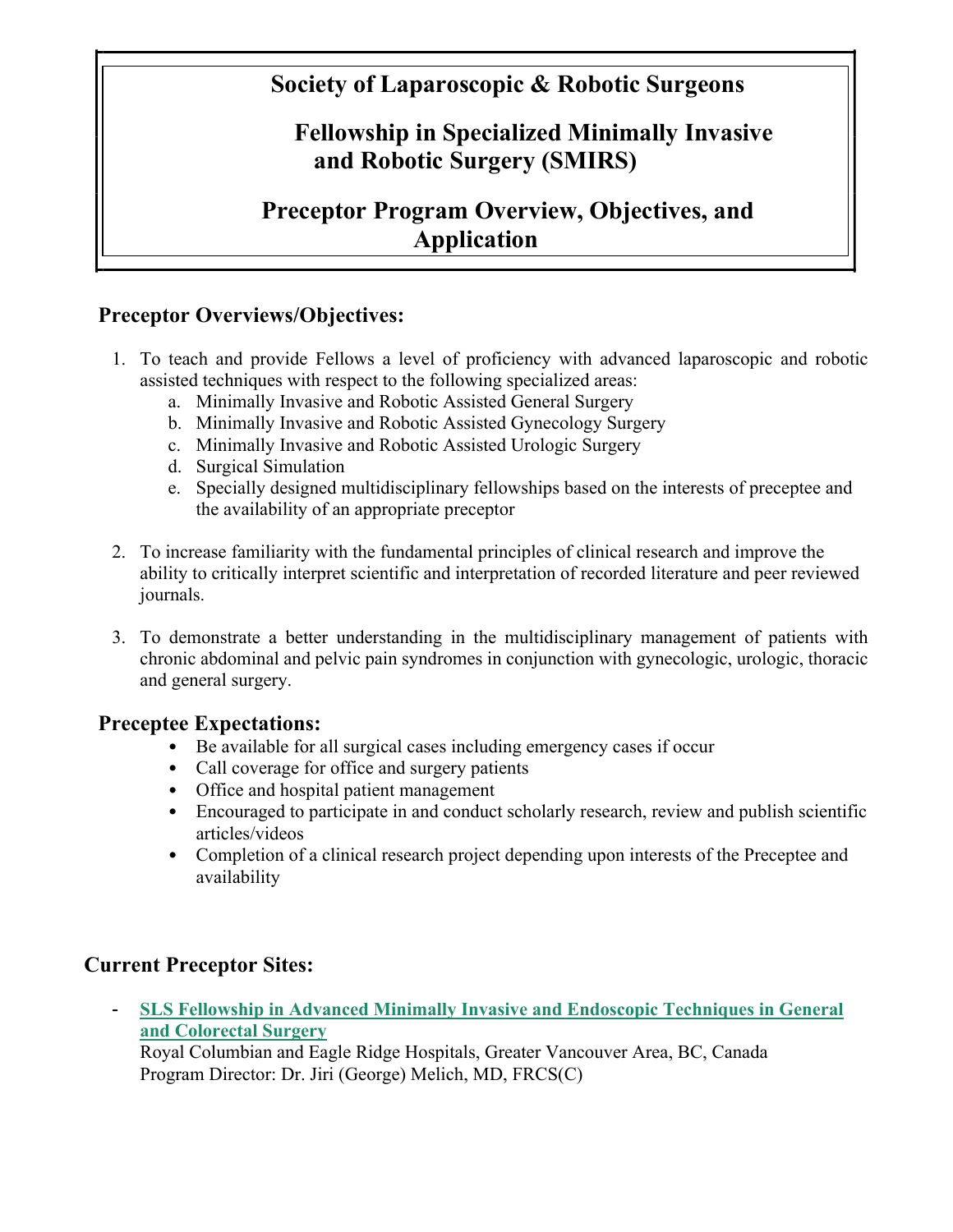- **Florida Surgical Specialists Enhanced General Surgery Fellowship: Advanced Laparoscopic and Robotic Foregut, Hernia and Colorectal Fellowship** Florida Surgical Specialists; Bradenton, Fl Program Director: Paul Toomey, MD, FACS Program Co-Director: Riva Das, MD
- **The Marchand Institute for Minimally Invasive Surgery and Steward Health Mountain Vista Medical Center Affiliated Fellowship Program in Minimally Invasive and Robotic Gynecologic Surgery** Location: Marchand Institute for Minimally Invasive Surgery, Mesa, AZ

Program Director: Dr. Greg J. Marchand and Ali Azadi, MD, FACOG, FPMRS

- **Fellowship in Minimally Invasive and Robotic Surgery in Gynecology and Reproductive Surgery** Center for Special Minimally Invasive and Robotic Surgery Program Director: Camran Nezhat, MD, FACOG, FACS
- **Minimally Invasive Gynecologic Surgery Fellowship (FMIGS) of South Florida** The Center for Gynecologic Oncology; Miramar, Fl Program Director: Emery Salom, MD Associate Directors: Jacob Tangir, MD and Jonathan Black, MD, MPH
- **Fellowship in Minimally Invasive and Robotic Surgery in Gynecology and Reproductive Surgery** Atlanta Center for minimally Invasive Surgery and Reproductive Medicine Program Director: Ceana Nezhat, MD, FACOG, FACS
- **Fellowship in Minimally Invasive and Robotic Surgery in Gynecologic Benign and Malignant Pathologies** Winthrop University Hospital Program Director: Farr Nezhat, MD, FACOG, FACS
- **SLS Surgical Simulation Fellowship** University of Washington Program Director: Robert Sweet, MD

### **Representations and Warranties**

By applying to the SLS SMIRS Fellowship program, the program director and institution acknowledge:

- 1. The preceptor will maintain membership in SLS.
- 2. All information submitted by the program director regarding specific programs and offerings in this application is true to the best of our knowledge and belief.
- 3. The program director has the surgical skills and knowledge to be a SLS SMIRS Fellowship Preceptor.
- 4. The Program Director and program have received and read: a) The guidelines for the SLS SMIRS Fellowship,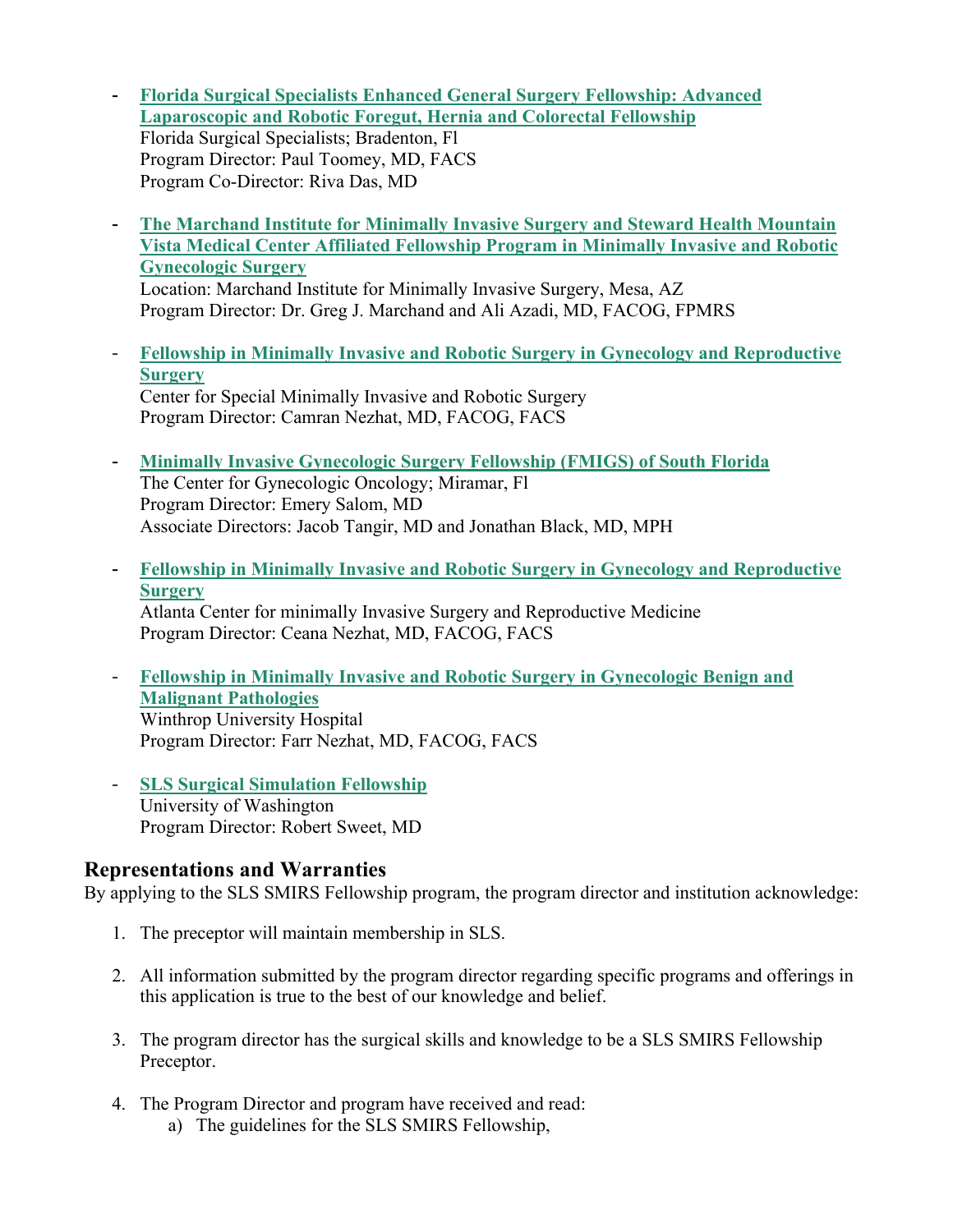- b) The preceptee's application form, and
- c) The preceptee questionnaire.
- 5. The preceptor and site agree to abide by such Fellowship guidelines, policies, procedures, rules, and regulations that may be implemented from time to time.
- 6. The institution and the program director understand and agree that the SLS Board of Trustees may not accept an application at its sole discretion and without cause. The institution, program director and preceptor(s) agree to practice medicine according to the professional and ethical standards of our specialty.
- 7. It is understood that the Preceptor, Program Director, and Institution have the burden of producing adequate information for proper evaluation of professional competence, character, ethics and other qualifications, and for resolving any doubts about such qualifications. It is understood that any significant misstatements in our omissions from this application are cause for denial of appointment to or dismissal from the SLS SMIRS Fellowship program.
- 8. The acceptance of a program director and/or preceptor by the SMIRS program Board does not serve as an endorsement of clinical skills, competence or capacity to perform specific procedures.
- 9. The program director has the primary responsibility for the fellow's training.

### **Fellowship Acknowledgement and Responsibilities**

- 1. The SLS SMIRS Fellowship program offers a fellowship for applicants accepted by an approved institution. The Fellowship's responsibilities include:
	- a. Providing guidelines for the Fellowship program.
	- b. Providing timely evaluations of potential Fellowship sites.
	- c. Approval or disapproval of program directors for fellowship training.
	- d. Providing continuous evaluation of the program director, who will be evaluated not only by the preceptee accepted for training, but also upon the skill and knowledge obtained by the preceptee during training at the Fellowship site.
	- e. Providing application forms for preceptee, program director, and institution.
	- f. Providing a certificate of completion to the preceptee upon completing his/her training, if approved by the program director and the SLS Board of Trustees.
- 2. All details of the fellowship are subject to an agreement between the preceptor and preceptee. The Fellowship disclaims all responsibilities except those specified in the immediately preceding paragraph.
- 3. In the performance of and discharge of its obligations pursuant to this Agreement, the institution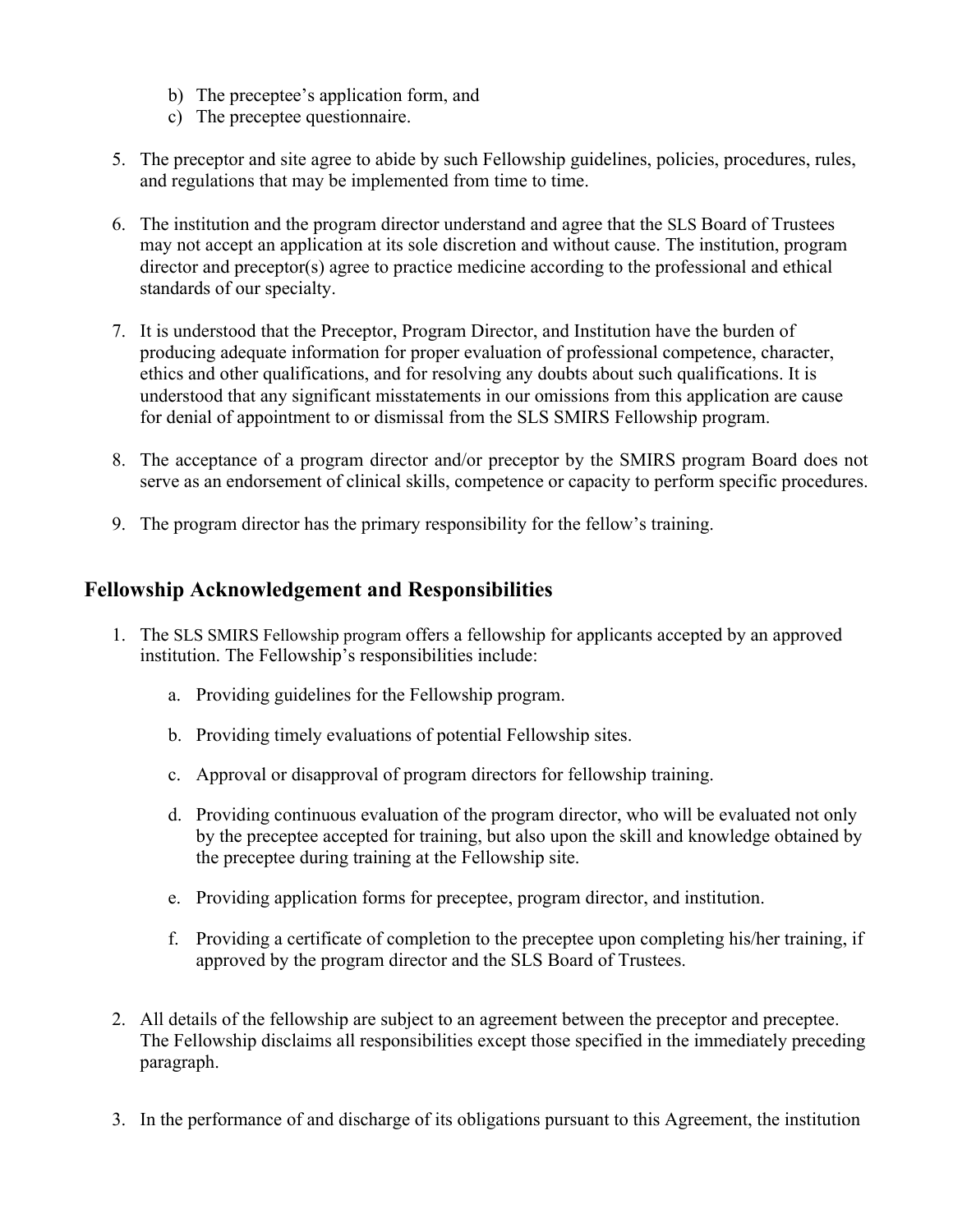and program director are at all times acting as an independent contractor engaged in the profession and practice of medicine. The Program Director shall employ his/her own means and methods and exercise professional judgment in the performance of such services. The Fellowship shall have no right of control or direction with respect to such means, methods, or judgments, or with respect to the details of such services. The sole concern of the Fellowship under this Agreement or otherwise is that, irrespective of the means selected, such services shall be provided in a competent, efficient, and satisfactory manner. It is expressly agreed that the institution and program director shall not for any purpose be deemed to be an employee, agent, partner, joint venture, ostensible or apparent agent, servant, or borrowed servant of the Fellowship or the Society of Laparoscopic & Robotic Surgeons.

### **Institution Agreements and Responsibilities**

- 1. If accepted as a SLS SMIRS Fellowship site, the institution agrees that the SLS Board of Trustees may terminate the continued participation as a preceptor site, if the objectives and terms of the fellowship are not being achieved.
- 2. The Institution agrees to not accept any preceptee who has not completed an approved residency program and/or who does not have a license (institutional or otherwise) to practice medicine in your state and country.
- 3. As a SLS SMIRS Fellowship site, the institution accepts and assumes the responsibility for the training of the preceptee and care of patients involved with the training.
- 4. As a SLS SMIRS Fellowship site, the institution further acknowledges that this training program will culminate in issuance of a certificate of completion, if the Program Director determines that the preceptee's performance is satisfactory. However, the certificate or issuance thereof does not certify that the fellow:
	- a. is a competent surgeon and physician,
	- b. is eligible for any other certification, or
	- c. has any specialized knowledge, skill, or ability.
- 5. As an approved SLS SMIRS Fellowship site, the institution hereby agrees to indemnify the SLS for any claims brought against it in connection with the fellowship. The fellowship will not be involved in nor bear responsibilities for any claims that might occur as a direct result of patient care rendered by program director and/or the preceptee and the institution; or disputes between the institution or department, the program director or faculty, and the preceptee.
- 6. As a SLS SMIRS Fellowship site, the institution reserves the right to terminate a fellowship appointment at any time. However, the reason(s) for the termination must be provided in writing to the SLS Board of Trustees.
- 7. As a SLS SMIRS Fellowship site, institution understands and agrees that the preceptee will be required to complete an evaluation regarding his/her training experience and that this information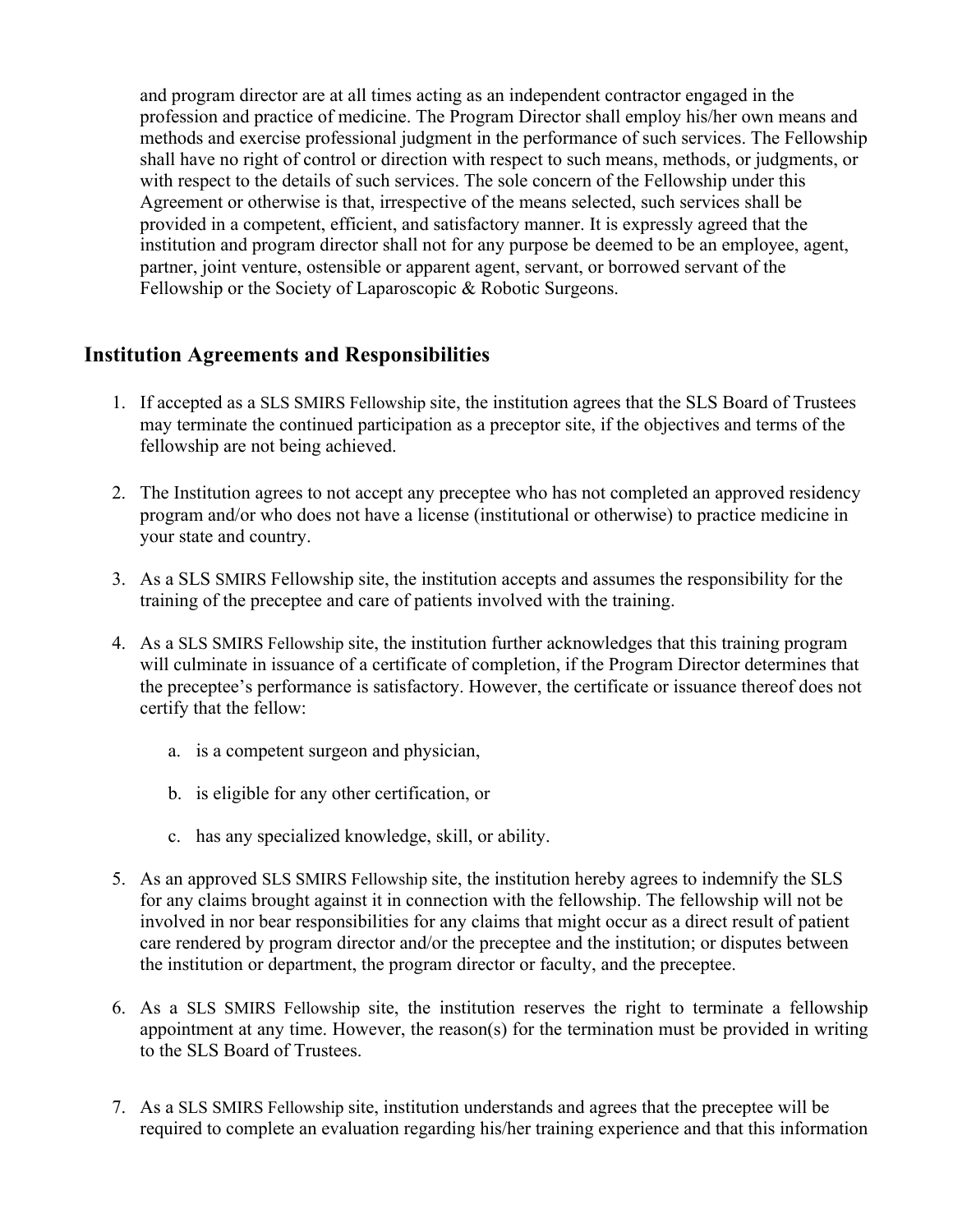will be submitted to the SLS Board of Trustees, as privileged information to be used at its discretion.

- 8. The institution understands and agrees that it is its duty, as a SLS SMIRS Fellowship site, to make specific arrangements with the preceptee with respect to the duties, responsibilities, liability insurance, and compensation of the preceptee.
- 9. The preceptor, understands and agrees to accept responsibility for the training of the preceptee (Fellow).
- 10. The institution acknowledges and agrees to maintain workplace standards described in the SLS Anti-Harassment Policy.

## **Program Director's Acknowledgement and Responsibilities**

- 1. Once accepted as a program director, it is agreed that the SLS Board of Trustees may discontinue the Program Director, if the objectives and terms of the fellowship are not being achieved.
- 2. The Program Director agrees to not accept a preceptee who has not completed an approved OB/GYN, Urology, or General Surgery residency program and/or who has no license (institutional or otherwise) to practice medicine in the state and country.
- 3. The Program Director accepts the responsibility for the training of the preceptee and care of patients involved with the training.
- 4. The Program Director further acknowledges that this training program will culminate in issuance of a certificate of completion of the program, if the preceptee's performance has been satisfactory. However, the certificate or issuance thereof does not certify that the fellow:
	- a. is a competent surgeon and physician,
	- b. is eligible for any other certification, or
	- c. has any specialized knowledge, skill, or ability.
- 5. The Program Director acknowledges that SLS will not be involved in or bear responsibilities for any litigation that might occur as a direct result of patient care rendered by the institution, faculty or preceptee, or disputes between the institution and/or the faculty and/or the preceptee.
- 6. The Program Director reserves the right to terminate a fellowship appointment at any time. However, the reason(s) for termination must be provided in writing to the SLS Board of Trustees.
- 7. The Program Director understands and agrees that the preceptee will be required to complete an evaluation regarding his/her training experience and that this information will be submitted to the SLS Board of Trustees, as privileged information to be used at its discretion.
- 8. It is understood that it is the duty and responsibility of the preceptor to make specific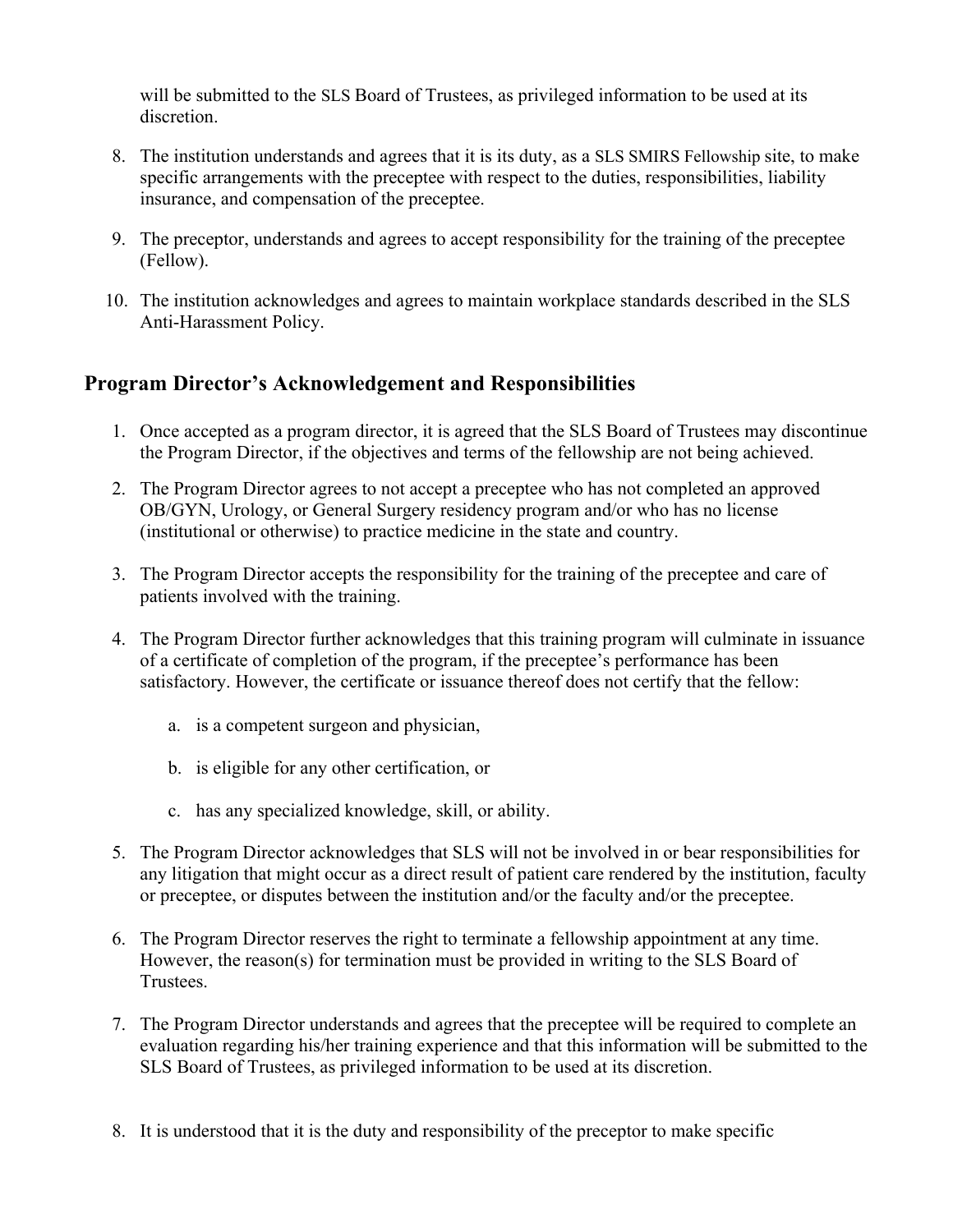arrangements with the preceptee with respect to the duties, responsibilities, liability insurance, and compensation of the preceptee.

# **Consent to Release Information**

By applying for appointment (or reappointment) to become a preceptor, I hereby agree that:

- 1. The Preceptor is willing to appear for interviews regarding this application;
- 2. The SMIRS Board of Trustees and SLS are authorized to consult with administrators, employees, and members of medical staffs of hospitals, medical schools, or organizations with which the Preceptor has been associated with respect to professional competence, character, and ethical qualifications;
- 3. The Preceptor gives consent to the SMIRS Board of Trustees and SLS for inspection of all records and documents, including, but not limited to, medical records at hospitals, which may be material to an evaluation of professional competence and professional and ethical qualifications for the SLS SMIRS Fellowship. If medical records are reviewed, the identity of the patient will be kept Confidential;
- 4. The Preceptor authorizes the SLS Board of Trustees, SLS, and their representatives to consult with past and present professional liability insurance carriers or self- insurance trusts with respect to professional liability claims involving the Preceptor;
- 5. The Preceptor consents to allow the release of information concerning the Preceptor by hospitals, medical schools, and organizations that are requested by the SLS Board of Trustees and SLS to provide information relevant to the evaluation of the application to become a preceptor.

# **Release of Liability**

By applying for appointment (or reappointment) both preceptor and institution, hereby:

- 1. Release from liability SLS and the SLS Board of Trustees, its employees, agents, and representatives, for any and all of their professional review actions with respect to the evaluation of the qualifications and appointment to become a preceptor;
- 2. Release from liability all individuals and organizations who provide to the SLS Board of Trustees and its individual members, SLS, and their representatives, information regarding the professional competence, ethics, character, and other qualifications for an appointment as preceptor; and AGREE TO INDEMNIFYAND HOLD HARMLESS THE SLS BOARD OF TRUSTEES, ITS INDIVIDUAL MEMBERS, AGENTS, EMPLOYEES, REPRESENTATIVES, AND ASSIGNS, FROM ANYAND ALL LIABILITY FOR DAMAGES INCURRED TO, IN WHOLE OR IN PART, PERSONS OR PROPERTYARISING:
	- a. FROM THE ACTS OF THE PRECEPTOR OR THE PRECEPTEE DURING THE COURSE OF THE FELLOWSHIP IN SPECIALIZED MINIMALLY INVASIVE AND ROBOTIC SURGERY, INCLUDING, WITHOUT LIMITATION, LIABILITY FOR INJURIES TO PATIENTS RESULTING FROM TREATMENT GIVEN BY PRECEPTOR OR PRECEPTEE, AND/OR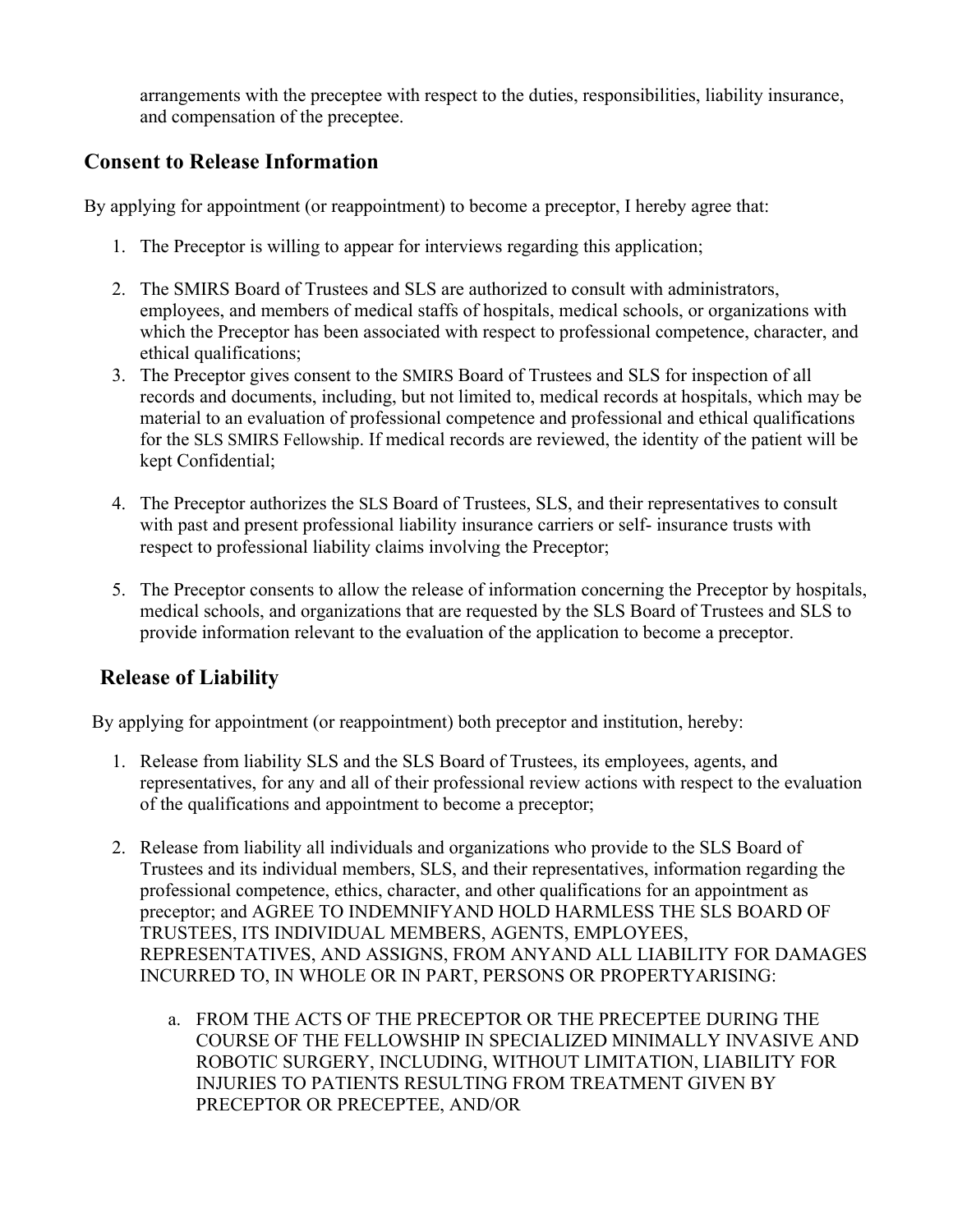#### b. PERFORMANCE OF THE RESPONSIBILITIES OF THE PRECEPTOR OR PRECEPTEE PURSUANT TO THIS APPLICATION AND AGREEMENT.

#### **Recruitment, Eligibility & Selection:**

#### **Recruitment:**

Goal:

To recruit and train physicians committed to excellence in Minimally Invasive Surgery who:

- A. Will promote, practice, and respect the mission of minimally invasive surgery.
- B. Will be compassionate providers

#### **Applicant Eligibility:\***

### **\*-** *Please See Sections X Below for specific details and requirements for Surgical Simulation Fellowships*

- I. Accredited Residency Training completion
	- A. Certificate or letter of completion with dates of training
	- B. Two Letters of recommendations from program faculty or from surgical colleagues (if currently in practice)
- II. LCME (Liaison Committee of Medical Education) graduates must have:
	- A. Doctor of Medicine diploma without reservation
	- B. Dean's letter
	- C. Successful completion of all steps of the USMLE (United States Medical Licensing Examination) at first attempt with a minimum score of 200 (80)
		- a. Transcript directly from the FSMB (Federation of State Medical Boards)
	- D. Acceptable explanation of any break in education (if applicable)
	- E. Demonstrated written and spoken fluency in English language
	- F. Proof of citizenship or resident alien status
- III. AOA Graduates:
	- A. Doctor of Osteopathy diploma without reservation
	- B. Dean's letter
	- C. Successful completion of all steps of COMLEX (Comprehensive Osteopathic Medical Licensing Examination) at first attempt with a minimum score of 500 (80)
		- a. Transcript directly from the NBOME (National Board of Osteopathic Medical Examiners)
	- D. Acceptable explanation of any break in education (if applicable)
	- E. Demonstrated written and spoken fluency in English language
	- F. Proof of citizenship or resident alien status
- IV. International Medical Graduates (IMG's):
	- A. Doctor of Medicine diploma (or its equivalent) without reservations (translation of degree into English by certified translator and notarized if necessary)
	- B. Successfully passed USMLE at first attempt (see above, II C)
	- C. Current and valid ECFMG (Education Council of Foreign Medical Graduates) certificate.
	- D. Letter from residency program director (if applicable)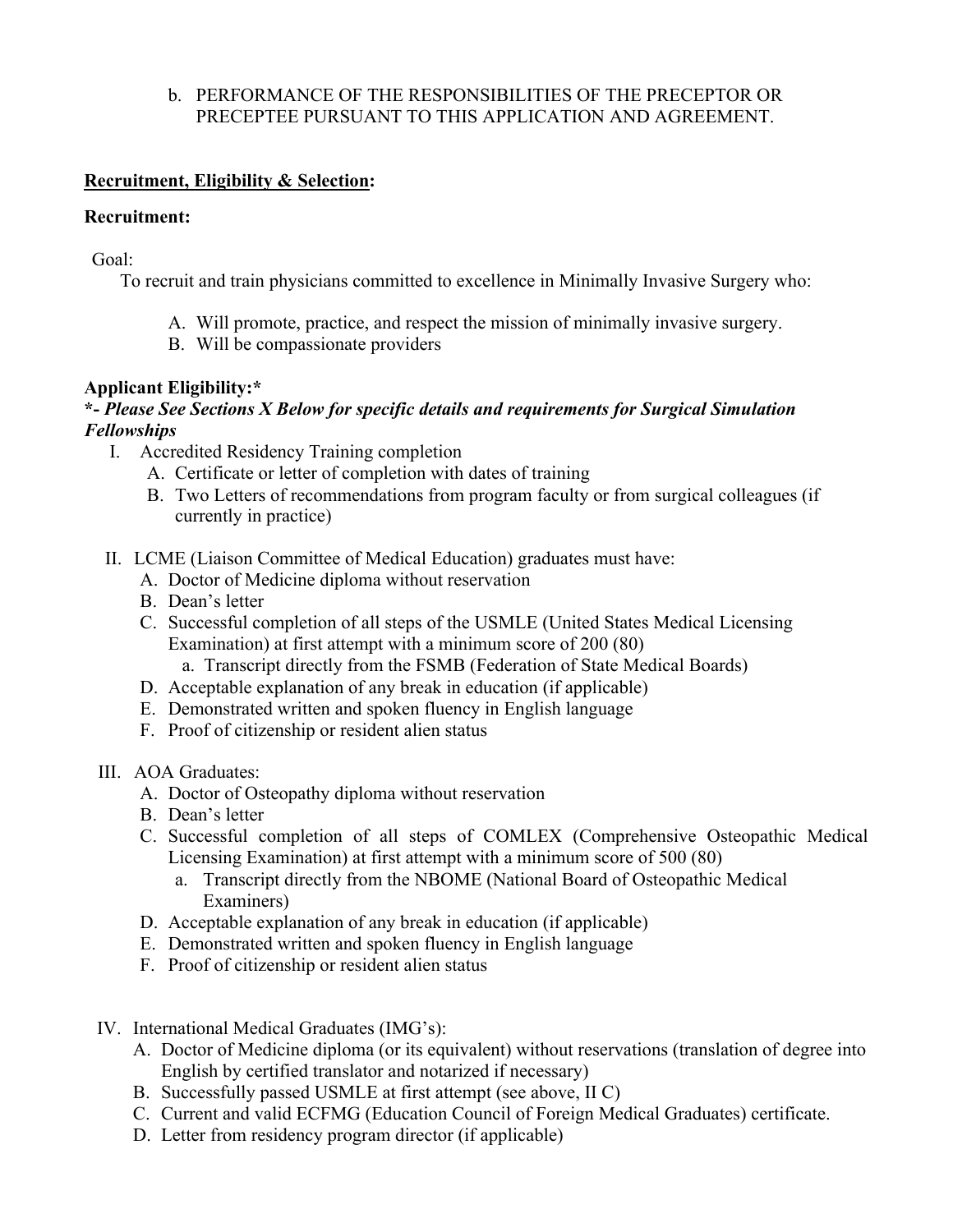- E. Acceptable explanation of any break in education (if applicable)
- F. Demonstrated written and spoken fluency in English language
- G. Proof of citizenship or resident alien status as required by Florida Hospital Human Resources
- V. Application
	- A. Completed application
- VI. Reasons for Ineligibility:
	- A. Applicant does not demonstrate sufficient commitment to the specialty of Minimally Invasive **Surgery**
	- B. Quality of personal statement (content, typographical and grammatical errors), indicates inattention to detail and lack of focus on specialty.
	- C. Limited verbal and written skills in English language, including but not limited to inability to write clearly and legibly.
- VII. Ineligible candidates will not be offered an interview or accepted.
- VIII. Applicants must have successfully participated in formal clinical training, medical school, residency training, or full-time clinical practice.
- IX. The Program Director may permit the waiver of one or more of these requirements under special circumstances.
- X. Surgical Simulation Fellowship Program Details
	- A. Eligibility:
		- a. Faculty from academic institutions are encouraged to apply. Applicants must be an MD and be enrolled or have completed a residency in any surgically-oriented field. International candidates with the intent on developing a simulation center/program in their home country are encouraged to apply; evidence from the candidate's institution indicating their wish for applicant to lead their SIM program is required.
		- b. If a medical license is not obtained, there is an option to be accepted as "SLS Research Fellow" for a one year or two-year period without the opportunity to have direct patient contact. Additional specific documentation for the individual Fellowship Program may be required.
	- B. Requirements
		- a. Applicants are asked to provide the following:
			- A current curriculum vitae;
			- A personal statement explaining why they are pursing this fellowship;
			- A letter of recommendation from their institution (including their interest for the applicant to lead their SIM program);
			- A letter of recommendation from a colleague;
			- If English is a second language, TOEFL or IELTS exam scores.

### **Selection:**

- I. Application must be complete (including letters of recommendation) by October 1st and applicant must meet eligibility requirements in order to be considered for interview.
- II. If interview is offered, applicant will be contacted via letter, telephone, or email and applicant will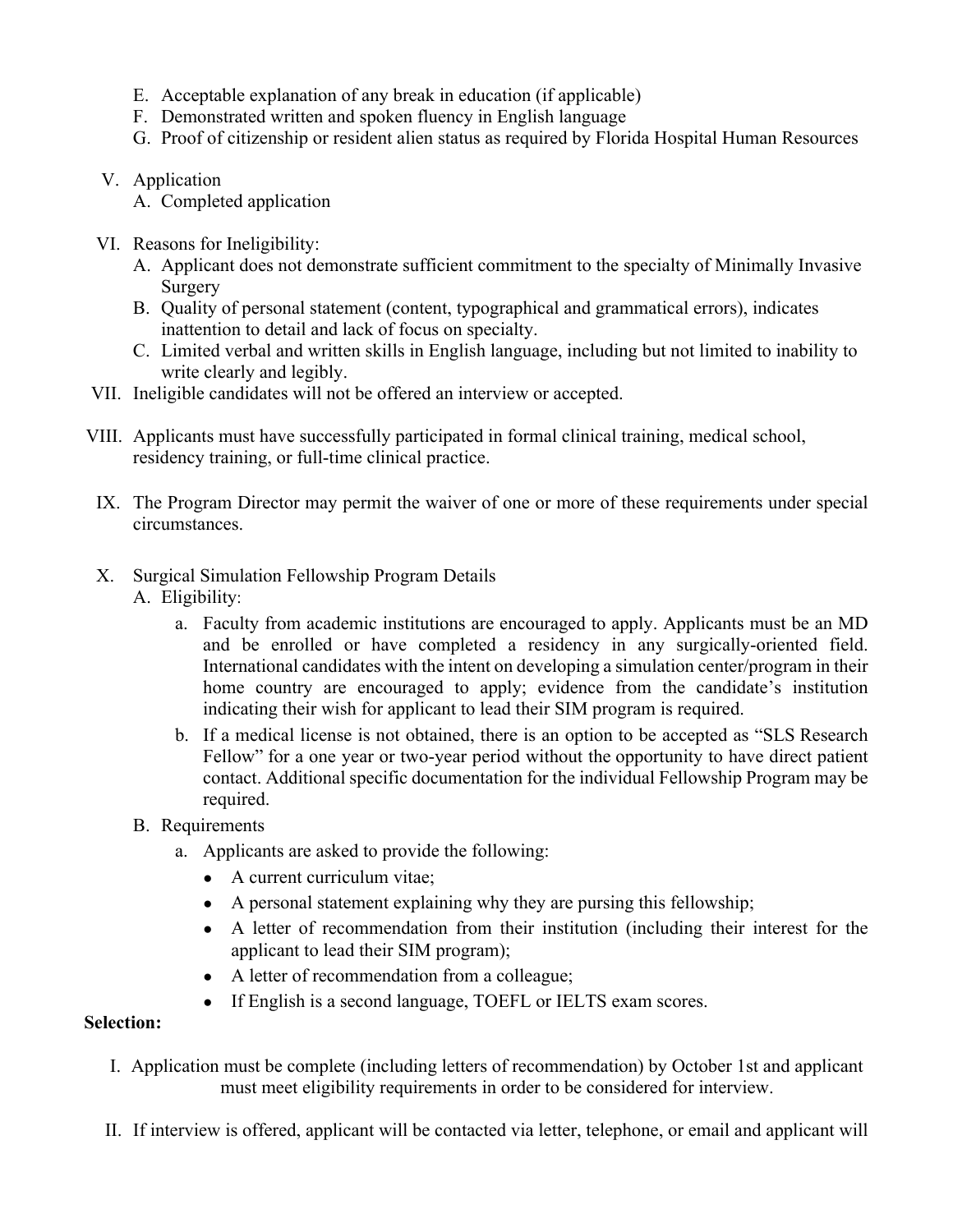be instructed to contact the center office to arrange for an appointment.

- III. Interviews will take place between October- February
- IV. Each interviewer completes an evaluation form which includes for areas:
	- A. Professional direction
	- B. Personal characteristics and interpersonal communication skills
	- C. Clinical competence
	- D. Overall potential as a fellow in our program.

The scores are calculated and summarized (Interview Composite Score)

- V. The files are reviewed and screened by the Program Director. The following criteria are utilized.
	- A. Personal Statement
	- B. USMLE scores
	- C. Letters of recommendation

The scores are calculated and summarized (Screening Composite Score)

- VI. The Program Director meets with the MIS faculty and fellows to review the file and all interview results for each candidate and a rank list is created.
- VII. All applicants who have been interviewed will be reviewed for ranking by the selection committee.
- VIII. The Program Director will contact applicants to determine continued level of interest and to answer any questions.
	- IX. New fellows who have been selected will be sent a Letter of Intent, sample contract, and other required documents and information. Required documents will include malpractice application, training license application, and Program Manual. These applications must be completed and returned to the Coordinator within four weeks of receipt.
	- X. Final personalized contracts are prepared and forwarded to the new fellows within the 30 days.
	- XI. Orientation schedules, dates and requirements are sent to the new fellows as soon as they become available.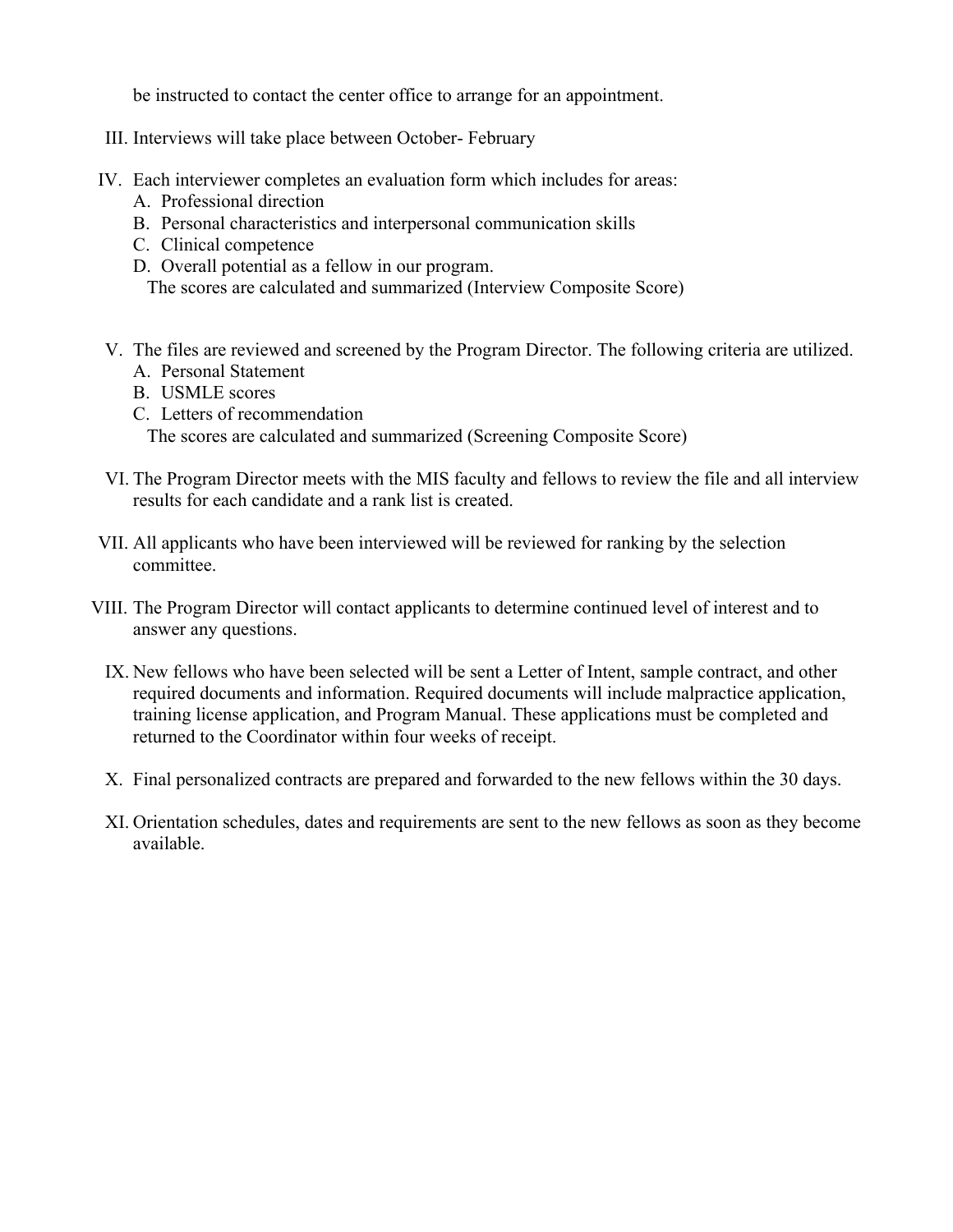# **Society for Laparoscopic & Robotic Surgeons**

# **Fellowship in Specialized Minimally Invasive and Robotic Surgery (SMIRS)**

## **Preceptor and Institution Agreement**

| <b>Name of institution:</b>                         |
|-----------------------------------------------------|
|                                                     |
|                                                     |
| <b>Institution's address:</b>                       |
|                                                     |
|                                                     |
| Type of subspecialty training offered:              |
|                                                     |
|                                                     |
| Average number of procedures per year:              |
|                                                     |
|                                                     |
| Number of days in the OR per week:                  |
|                                                     |
|                                                     |
| Number of fellows the program can accommodate:      |
|                                                     |
|                                                     |
|                                                     |
|                                                     |
| Electronic signature of preceptor:                  |
|                                                     |
|                                                     |
| Preceptor's full name and title:                    |
|                                                     |
|                                                     |
| Preceptor's email address:                          |
|                                                     |
|                                                     |
| <b>Today's Date:</b>                                |
|                                                     |
|                                                     |
|                                                     |
| Electronic signature of institution representative: |
|                                                     |
|                                                     |
| Institution representative's full name and title:   |
|                                                     |
|                                                     |
| Institution representative's email address:         |
|                                                     |
|                                                     |
| <b>Today's Date:</b>                                |

Please submit form via email to  $Info@SLS.org$  or fax to (305) 667-4123 for application review. If the program is accepted into the SLS minimally invasive surgery subspecialty-training program, there will be a one-time \$1500 application fee will be assessed. Approved Fellowship sites will pay \$3,000 for SLS administration of the clearinghouse functions, which will be billed to the program annually and prior to renewal each year. SLS SMIRS